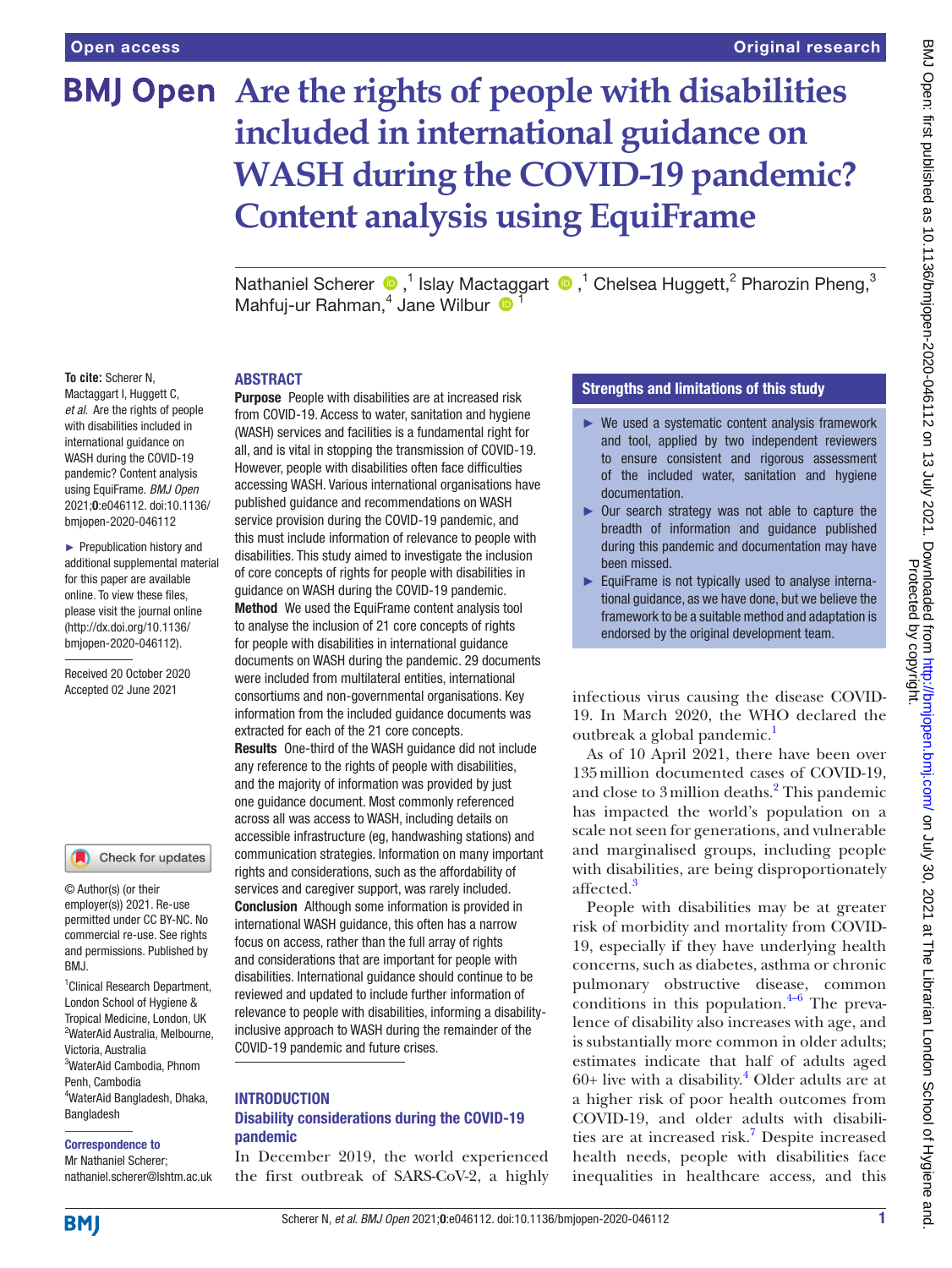can exacerbate the risk of COVID-19.<sup>[8](#page-8-5)</sup> Analysis from the UK indicates that the risk of death is three times higher among people with disabilities compared with people without disabilities.<sup>[9](#page-8-6)</sup> Many in the UK have reported feeling abandoned and forgotten by the government, with concerns on accessible information, ongoing health and healthcare access (including specialist rehabilitation) and an increased reliance on family care. $10$ 

In addition to health concerns and mortality, geopolitical and social changes arising from COVID-19 may also increase the inequalities experienced by people with disabilities in other areas of life. This includes an increased risk of stigma and violence.<sup>11-13</sup> In Ethiopia, young people with disabilities expressed fear of violence during the pandemic (from police clearing the streets for social distancing, and more active youth gangs), and experts reported increased instances of sexual assault among women and girls with disabilities. $14$  Barriers to education and employment may also be more present, particularly with countries experiencing widespread school closures and workplace redundancies.<sup>415</sup>

As well as the impacts on people with disabilities themselves, many informal caregivers are facing escalating challenges, as a result of increased caregiver duties during periods of self-isolation and with support services working at reduced capacity. Many caregivers have reported increased levels of stress and mental health concerns, as a result.<sup>[16](#page-8-10)</sup>

# Water, sanitation and hygiene for people with disabilities during the pandemic

Protection measures against the transmission of COVID-19, such as social distancing, can be difficult for many people with disabilities, who may be reliant on assistance from caregivers; thus increasing the risk of contracting the disease.<sup>[5](#page-8-11)</sup> Water, sanitation and hygiene (WASH) is vital in interrupting the transmission of COVID-19, with regular hand washing, bathing and washing of clothes important hygiene behaviours. As well as the importance of WASH in relation to COVID-19 transmission, people with disabilities may also have additional WASH needs (incontinence, for example), as well as an additional reliance on assistive devices (such as handrails, wheelchairs and communication aids) or support from caregivers, who may not have any technical knowledge or training in WASH support.[17](#page-8-12) Caregivers in the UK and India, for example, have reported difficulties in helping their dependents with autism and dementia, respectively, understand the need for hand washing, surface cleaning and social distancing measures.<sup>[18 19](#page-8-13)</sup>

Access to WASH facilities is often a major challenge for people with disabilities, especially in low-income and middle-income countries. Barriers include inaccessible infrastructure; for instance, water pumps, handwashing stations and bathing facilities that are not accessible to people with different impairment types. Without access, the risk of contracting the disease increases.<sup>17 20</sup> Furthermore, the COVID-19 response requires population-level hygiene behaviour change (such as washing hands with soap and

wearing masks), and guidance is often communicated via mass media. If communication strategies and materials are inaccessible (for instance, announcements made on television provided with no sign language interpretation or closed captioning), people with disabilities may miss critical messages. The changes to the physical and social environment in times of crises mean that these barriers to WASH are more pronounced, and people with disabilities are at risk of marginalisation during the COVID-19 pandemic. $^{21}$  $^{21}$  $^{21}$ 

## International guidance on the COVID-19 pandemic

Numerous calls to action and policy briefs have been published on WASH practice and provision during the COVID-19 pandemic, with a heavy focus on hygiene behaviours, such as hand washing. Various multilateral entities, non-governmental organisations and WASH networks, including the WHO, UNICEF and WaterAid, have released guidance and recommendations for international actors and stakeholders.<sup>22</sup> Access to WASH is a fundamental human right for all, and guidance on WASH during this pandemic must include considerations for people with disabilities, covering areas of importance and possible challenge, so that programme implementers, service providers and community members are informed on needed support. $^{23,24}$ 

# Aims and objectives

This study aims to assess the extent to which global guidance documents on WASH during the COVID-19 pandemic include information on the rights of people with disabilities to WASH services and facilities.

## **Objectives**

- ► To examine the extent to which guidance documents on WASH during the COVID-19 pandemic incorporates the rights of people with disabilities
- ► To identify the rights of people with disabilities that are most commonly valued and neglected in guidance documents on WASH during the COVID-19 pandemic

# **METHODS**

We conducted a content analysis of international guidance documents on WASH during COVID-19 to understand the representation of rights for people with disabilities.

## Selection of global documentation

To source guidance documents, we searched:

- 1. Resource centres on COVID-19 and disability or WASH (details in [online supplemental file 1](https://dx.doi.org/10.1136/bmjopen-2020-046112)).
- 2. Websites of influential multilateral and bilateral agencies, non-governmental organisations and networks/ coalitions working in WASH or disability related sectors [\(online supplemental file 1](https://dx.doi.org/10.1136/bmjopen-2020-046112)).

Additional documentation was sourced through our networks.

# Inclusion criteria

Guidance and good practice documents, technical notes, policy briefs, open letters and calls to action that provide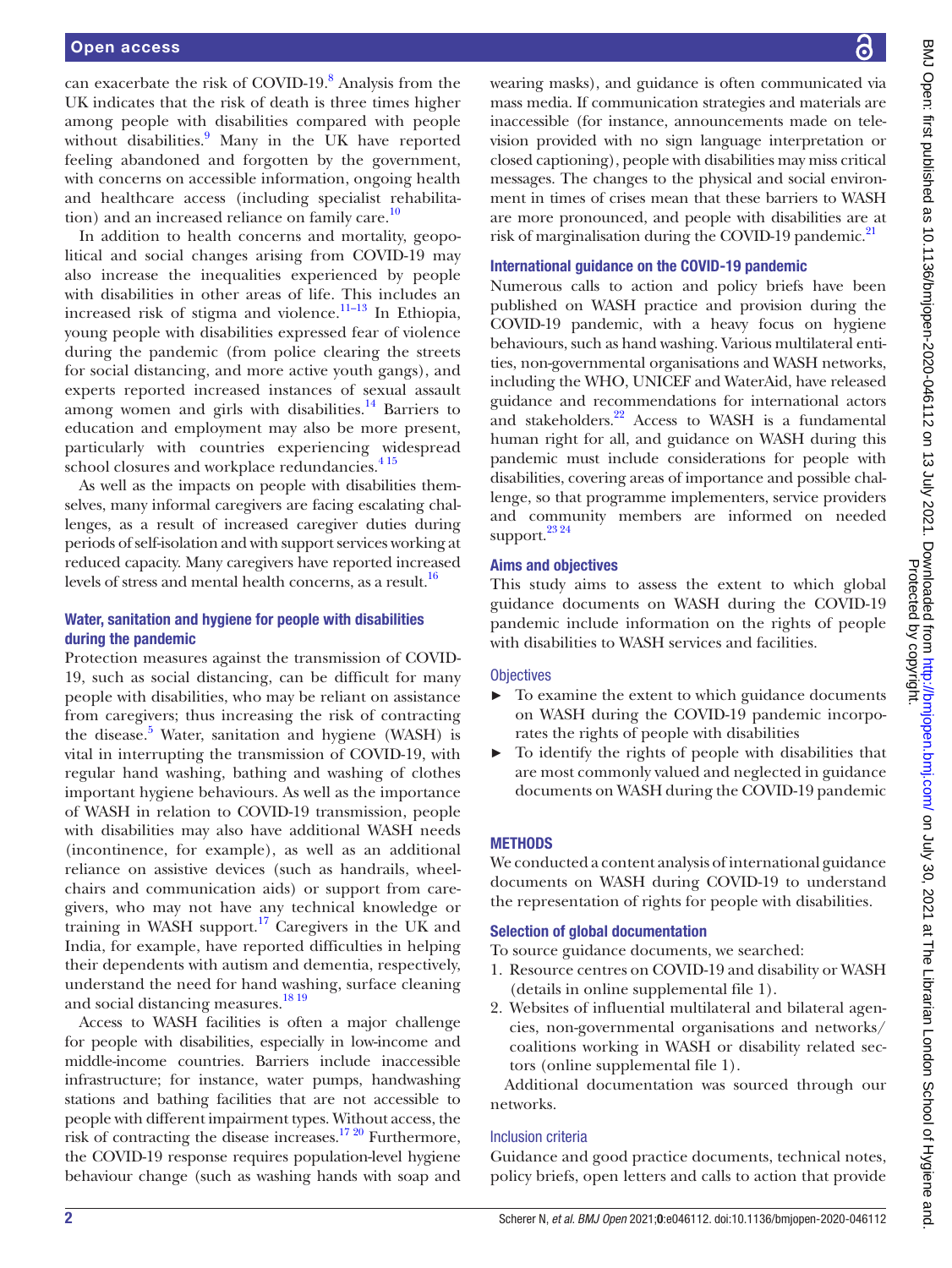information on WASH during the COVID-19 pandemic to a global or regional (eg, West Africa) audience that were:

- 1. Published by bilateral or multilateral agencies, international citizenship organisations, stakeholder networks and compendiums.
- 2. Focused on WASH or WASH and disability, in relation to the COVID-19 pandemic.

# Exclusion criteria

- ► Tweets, Facebook posts and personal opinion pieces.
- Internal documents, designed to inform stakeholders within the organisation itself, even if publicly available.
- ► Documents not in English.

Various guidance has been published on a disabilityinclusive COVID-19 response; however, this is not specific to WASH and was not included.

In total, 29 documents were included, as detailed in [online supplemental file 1.](https://dx.doi.org/10.1136/bmjopen-2020-046112) 13 (45%) of the documents come from multilateral agencies, 15 (52%) from coalitions (networks, compendiums, forums) and 1 (4%) from a non-governmental organisation (NGO).

## Content analysis

The included documentation was analysed using Equi-Frame, a content analysis tool designed to assess the inclusion of 21 core concepts of human rights in health policies. The 21 core concepts reflect human rights which must be considered in order to achieve universal healthcare coverage, such as Access and Non-discrimination ([table](#page-3-0) 1). Each core concept has a set of key questions and language to support consistent understanding and systematic scoring against its inclusion in policy content. For instance, the key question under the core concept of Access is: 'Does the policy support vulnerable groups physical, economic, and information access to health services?'

As encouraged in the EquiFrame manual, this tool has been adapted for use across sectors and across document types, including disability inclusive development good practice documentation. $2^{526}$  It has also been applied to the United Nations Convention on the Rights of Persons with Disabilities (UNCRPD), with 95% of the core concepts referenced across the convention, demonstrating the applicability of these concepts to disability inclusion.<sup>[27](#page-8-18)</sup>

The tool was originally designed to be used in assessments of health policies, somewhat different to the documentation included in this study. However, the EquiFrame development team encourage adapting use of the tool to suit varying needs and document types. We have used a version of this tool recently adapted to the WASH sector, in assessment of inclusion of the 21 concepts in national WASH policies and programmes in Cambodia, Bangladesh and Nepal, for people with disabilities. $^{28}$  For this adaptation, the key language and key questions were adapted to reflect the needs and rights of people with disabilities in the WASH sector, by mapping the core concepts against the 'Human right

to water and sanitation', adopted by the United Nations General Assembly in 2010.<sup>23</sup> The 21 core concepts, and the adapted key language and key questions of each are shown in [table](#page-3-0) 1. As an example of adaptation, consider Core Concept 6 'Coordination of services'. Compared with the original, the adapted the version includes additional information on the agencies that ought to coordinate a WASH response, including schools, health-services and households. These adaptations were reviewed and endorsed by the original EquiFrame development team.

## Scoring and analysis

For each document, two independent reviewers (NS and JW) coded each reference to a core concept 1–4:

- 1. The concept was mentioned.
- 2. The concept was mentioned and explained.
- 3. Specific policy actions were identified to address the concept.
- 4. Intention to monitor the concept was expressed.

For example, a reference to the core concept of Participation, with a score of 3, may be: 'People with disabilities should be consulted in the planning, implementation and monitoring of WASH programmes. Holding workshops and focus groups with people with disabilities in the planning phase will help drive forward programme content and structure.'

Discrepancies in scores were discussed and resolved between the reviewers. From the final scores, we calculated the following indices, as summarised across all included documents.

- ► Core Concept Reference: the proportion (%) of references to a core concept across all documents, providing insight into the relative inclusion of core concepts across all guidance documentation.
- Average Score: the average score across all guidance documents and all references to a concept, providing insight into the level of commitment to this right.

As well as these summary indices, we have compiled details on the key information emerging from the guidance documents, against each concept, and we have selected quotes to illustrate how core concepts have been included and referenced.

With our focus on the rights of people with disabilities to WASH, we did not score documents against the inclusion of all 12 vulnerable groups in the original EquiFrame, and focused on scoring the inclusion of core concepts as related to people with disabilities only.

# **RESULTS**

Of the 29 documents included, 10 (35%) did not include reference to any core concept in relation to the rights of people with disabilities to WASH.

[Table](#page-4-0) 2 details the proportion of references to the 21 core concepts across all included documentation, as well as the average score (from 1 to 4) across all references. [Table](#page-5-0) 3 outlines the key information provided in the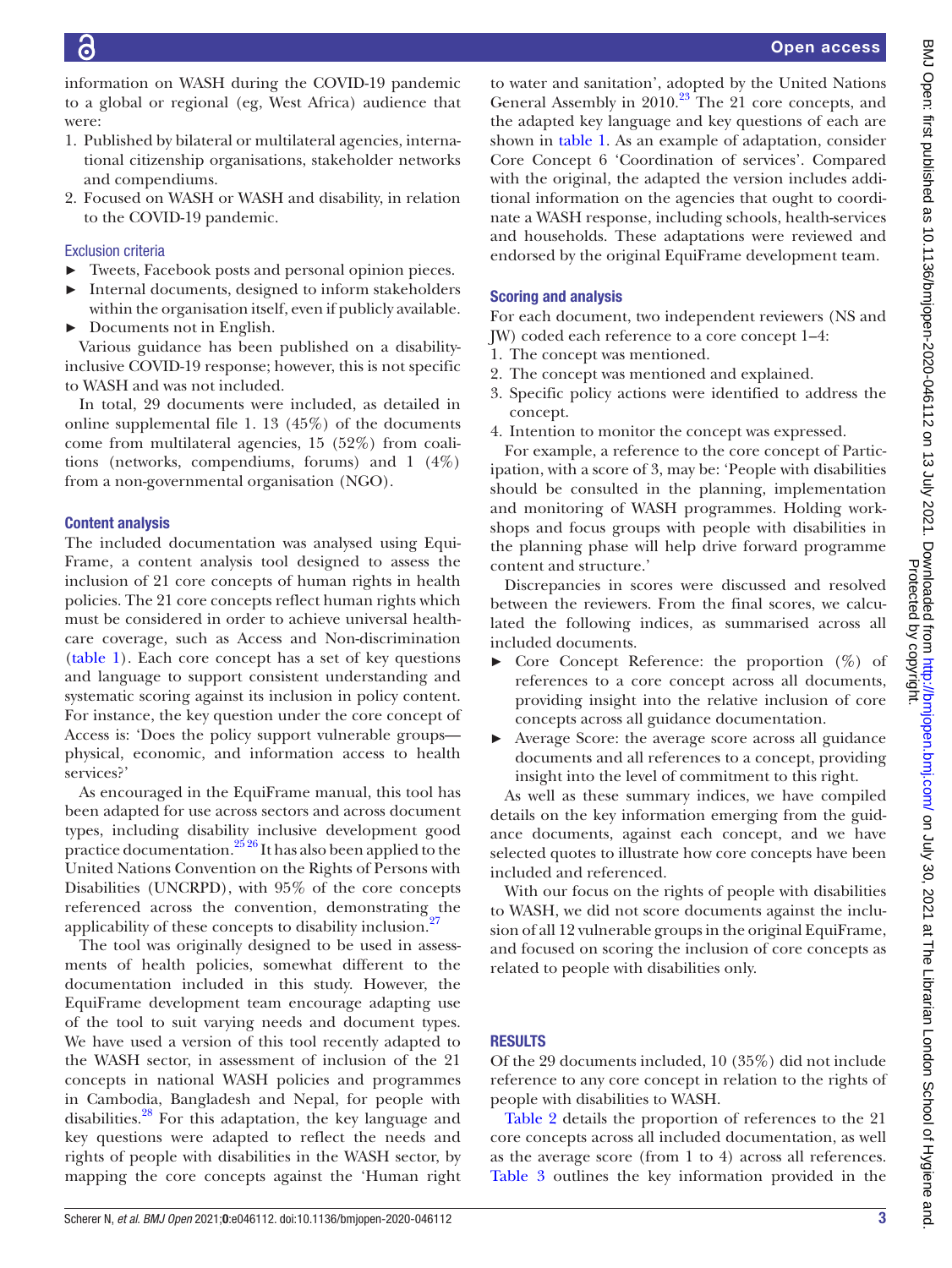T

<span id="page-3-0"></span>

| No.            | Core concept                 | <b>Key question</b>                                                                                                                                                                                                                              | Key language                                                                                                                                                                                                                                                                                                                                                                                        |
|----------------|------------------------------|--------------------------------------------------------------------------------------------------------------------------------------------------------------------------------------------------------------------------------------------------|-----------------------------------------------------------------------------------------------------------------------------------------------------------------------------------------------------------------------------------------------------------------------------------------------------------------------------------------------------------------------------------------------------|
| 1              | Non-discrimination           | Does the guidance support the rights of people with<br>disabilities with equal opportunity in receiving WASH<br>services?                                                                                                                        | People with disabilities are not directly or indirectly<br>discriminated against within the WASH system                                                                                                                                                                                                                                                                                             |
| 2              | Individualised<br>services   | Does the guidance support the rights of people with<br>disabilities with individually tailored WASH services to<br>meet their needs, choices and impairments?                                                                                    | People with disabilities receive specific, appropriate and<br>effective WASH services. This includes reasonable adjustments<br>made/supported, when necessary                                                                                                                                                                                                                                       |
| 3              | Entitlement                  | Does the guidance indicate entitlements for people with<br>disabilities (eg, respite grant or reduced user fee), and<br>how they may qualify for specific benefits relevant to<br>them?                                                          | People with disabilities who have limited resources are entitled<br>to some services free of charge or at a sliding scale tariff,<br>especially if in unpaid work                                                                                                                                                                                                                                   |
| 4              | Capability based<br>services | Does the guidance recognise the capabilities of people<br>with disabilities?                                                                                                                                                                     | For instance, programmes including peer support, mentoring<br>and group advocacy. People with disabilities are meaningfully<br>represented in WASH committees and programmes may be<br>implemented by Organisations of Persons with Disabilities<br>(OPDs)                                                                                                                                          |
| 5              | Participation                | Does the guidance support the right of people with<br>disabilities to participate in the decisions that affect their decisions affecting their life. Consultation may include<br>lives and enhance their empowerment?                            | People with disabilities can exercise choices and influence<br>planning, development, implementation and evaluation                                                                                                                                                                                                                                                                                 |
| 6              | Coordination of<br>services  | Does the guidance support assistance of people with<br>disabilities in accessing services from within a single<br>provider system (inter-agency) or more than one<br>provider system (intra-agency) or more than one sector<br>(inter-sectoral)? | People with disabilities know how services should interact<br>where inter-agency, intra-agency and inter-sectoral<br>collaboration is required. This includes coordination between<br>health services, schools, households and public places, with<br>regards to WASH. Additional coordination opportunities include<br>the WASH sector with the private sector, civil society and rights<br>groups |
| $\overline{7}$ | Protection from harm         | Does the guidance outline that people with disabilities<br>are to be protected from harm during their interaction<br>with WASH and related services?                                                                                             | People with disabilities are protected from harm during their<br>interaction with WASH services and health related systems,<br>as well as from families and the community who may have<br>negative attitudes about WASH for people with disabilities                                                                                                                                                |
| 8              | Liberty                      | Does the guidance support the right of people with<br>disabilities to be free from unwarranted physical or other<br>confinement?                                                                                                                 | People with disabilities are protected from unwarranted<br>physical or other confinement while in the custody of the<br>service system/provider. This includes at home and a<br>healthcare service.                                                                                                                                                                                                 |
| 9              | Autonomy                     | Does the guidance support the right of people with<br>disabilities to consent, refuse to consent, withdraw<br>consent, or otherwise control or exercise choice over<br>what happens to them?                                                     | People with disabilities can express 'independence' or 'self-<br>determination'. For instance, persons with an intellectual<br>disability will have recourse to an independent third party<br>regarding issues of consent and choice.                                                                                                                                                               |
| 10             | Privacy                      | Does the guidance address the need for information<br>regarding people with disabilities to be kept private and shared among others<br>confidential?                                                                                             | Information regarding people with disabilities need not be                                                                                                                                                                                                                                                                                                                                          |
| 11             | Integration                  | Does the guidance promote the use of mainstream<br>services by people with disabilities?                                                                                                                                                         | People with disabilities are supported to use the WASH<br>services that are provided for general population                                                                                                                                                                                                                                                                                         |
| 12             | Contribution                 | Does the guidance recognise that people with<br>disabilities can be productive contributors to society?                                                                                                                                          | People with disabilities make a meaningful contribution to<br>society and the WASH sector                                                                                                                                                                                                                                                                                                           |
| 13             | <b>Family resource</b>       | Does the guidance recognise the value of the family<br>members of people with disabilities in addressing<br><b>WASH needs?</b>                                                                                                                   | The document recognises the value of family members of<br>people with disabilities as a resource for addressing WASH<br>needs                                                                                                                                                                                                                                                                       |
| 14             | Family support               | Does the guidance recognise individual members of<br>people with disabilities may have an impact on the<br>family members requiring additional support from WASH members themselves require support<br>services?                                 | Caring for persons with disabilities may have mental health<br>effects on other family members, such that these family                                                                                                                                                                                                                                                                              |
| 15             | Cultural<br>responsiveness   | Does the guidance ensure that services respond to the<br>beliefs, values, gender, interpersonal styles, attitudes,<br>cultural, ethnic or linguistic, aspects of the person, as<br>well as personal safety and dignity?                          | i) People with disabilities are consulted on the acceptability of<br>the service provided ii) Hygiene facilities, goods and services<br>are respectful of ethical principles and culturally appropriate,<br>that is, respectful of the culture of people with disabilities                                                                                                                          |
| 16             | Accountability               | Does the guidance specify to whom, and for what,<br>services providers are accountable?                                                                                                                                                          | People with disabilities have access to internal and<br>independent professional evaluation or procedural safeguard.<br>Law/regulations provide mechanisms that ensure complaints<br>are effectively heard and there are clear systems for people to<br>lodge these complaints. Judicial bodies are available to resolve<br>conflicts, for both public and private institutions                     |
|                |                              |                                                                                                                                                                                                                                                  | Continued                                                                                                                                                                                                                                                                                                                                                                                           |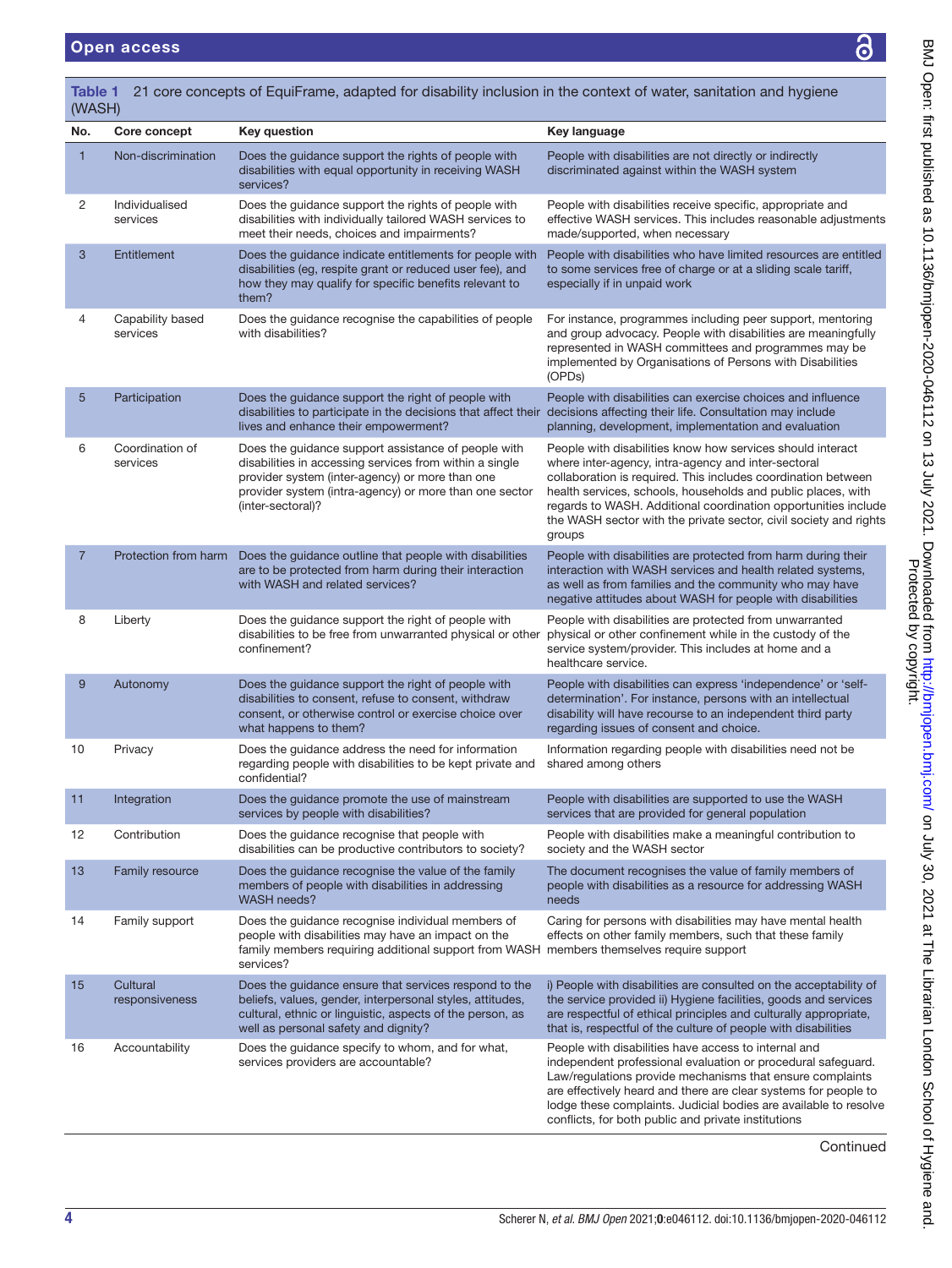| Table 1<br>Continued |                   |                                                                                                                                                                                                                                                     |                                                                                                                                                                                                                                                                                                |  |  |
|----------------------|-------------------|-----------------------------------------------------------------------------------------------------------------------------------------------------------------------------------------------------------------------------------------------------|------------------------------------------------------------------------------------------------------------------------------------------------------------------------------------------------------------------------------------------------------------------------------------------------|--|--|
| No.                  | Core concept      | Key question                                                                                                                                                                                                                                        | Key language                                                                                                                                                                                                                                                                                   |  |  |
| 17                   | Prevention        | Does the guidance support people with disabilities in<br>seeking primary, secondary and tertiary prevention of<br>health conditions associated with WASH?                                                                                           | Includes WASH-related illnesses and details on how people<br>with disabilities can seek primary, secondary and tertiary<br>prevention of health conditions. For example, Trachoma, Soil-<br>Transmitted Helminthes-intestinal worms, Lymphatic Flariasis,<br>Leprosy, urinary tract infections |  |  |
| 18                   | Capacity building | Does the guidance support the capacity building of<br>health workers and of the system that they work in<br>addressing WASH needs of people with disabilities?                                                                                      | Includes awareness raising among communities and families<br>on disability and on the specific issues/barriers facing people<br>with disabilities                                                                                                                                              |  |  |
| 19                   | Access            | Does the guidance support people with disabilities-<br>physical, economic and information access to WASH<br>services?                                                                                                                               | People with disabilities have accessible and safe WASH<br>services within, or in the immediate vicinity, of household,<br>health and educational institutions, public institutions and<br>workplace. All information must be understandable and in<br>appropriate format                       |  |  |
| 20                   | Quality           | Does the guidance support quality services to<br>people with disabilities through evidence-based and<br>professionally skilled practice? Does the guidance<br>promote innovation in WASH services for people with<br>disabilities (eg, technology)? | People with disabilities are assured that services are based<br>on best practice/evidence and support innovative strategies/<br>technology                                                                                                                                                     |  |  |
| 21                   | Efficiency        | Does the guidance support efficiency by providing a<br>structured way of matching WASH system resources<br>with service demands in addressing WASH needs of<br>people with disabilities?                                                            | WASH services are sustainable for people with disabilities.<br>Services will be available at times of financial crisis and<br>will ensure appropriate technology choices. Contracts with<br>providers take into account operation and maintenance and<br>funds from donors are sustainable     |  |  |

<span id="page-4-0"></span>Table 2 Proportion of references to the 21 core concepts and average score across water, sanitation and hygiene (WASH) documentation

|                |                           | <b>WASH documents</b><br>(n=349 references<br>across 29 documents) |                  |  |
|----------------|---------------------------|--------------------------------------------------------------------|------------------|--|
|                |                           | <b>Total</b><br>mentions                                           | Average<br>score |  |
| 1              | Non-discrimination        | 9%                                                                 | 2.3              |  |
| 2              | Individualised services   | 13%                                                                | 2.4              |  |
| 3              | Entitlement               | 2%                                                                 | 2.8              |  |
| 4              | Capability based services | 4%                                                                 | 2.9              |  |
| 5              | Participation             | 9%                                                                 | 2.6              |  |
| 6              | Coordination of services  | 2%                                                                 | 3                |  |
| $\overline{7}$ | Protection from harm      | 5%                                                                 | 2.7              |  |
| 8              | Liberty                   | $< 1\%$                                                            | $\overline{2}$   |  |
| 9              | Autonomy                  | $< 1\%$                                                            | 2.5              |  |
| 10             | Privacy                   | 0%                                                                 | 0                |  |
| 11             | Integration               | 4%                                                                 | 2.5              |  |
| 12             | Contribution              | 0%                                                                 | $\Omega$         |  |
| 13             | Family resource           | 2%                                                                 | 2.8              |  |
| 14             | Family support            | 1%                                                                 | 3                |  |
| 15             | Cultural responsiveness   | 4%                                                                 | 2.6              |  |
| 16             | Accountability            | $< 1\%$                                                            | 2                |  |
| 17             | Prevention                | 4%                                                                 | 2.4              |  |
| 18             | Capacity building         | 5%                                                                 | 2.9              |  |
| 19             | <b>Access</b>             | 25%                                                                | 2.4              |  |
| 20             | Quality                   | 7%                                                                 | 3                |  |
| 21             | Efficiency                | 2%                                                                 | 2.2              |  |
|                | Total                     | 100%                                                               |                  |  |

guidance, extracted from references to the core concepts scored 3 or 4; that is, those that provided specific actions.

Despite there being 29 included documents, over half (54%) of the references listed were extracted from a single document (Disability inclusion and COVID-19: Guidance for WASH delivery, Water for Women and CBM).

Across all documents, 19 (91%) of concepts were referenced at least once across all documents. *Access* (25%) was the concept most commonly referenced in the included documents, with information provided focused on themes of accessibility to WASH facilities and accessible communication strategies. *Individualised services* (13%) was next most common, with recommendations made towards the provision of additional WASH and hygiene products (eg, menstrual materials) to people with disabilities, and innovative methods to reach those that cannot leave their home, either due to self-isolation or severity of their impairment. Just two concepts were not mentioned at all across WASH-specific documents (*Privacy and Contribution*), although a number were referenced infrequently; ≤1% of references (*Autonomy, Liberty, Family Support, Family Resource, Accountability*). In total, 71% of all references scored 3 or above, providing specific action points for programme and policy.

'*Accessible WASH facilities: Ensure that additional or temporary handwashing facilities installed within institutions are accessible to all users. Advocate for accessible WASH facilities to be retrofitted as part of any renovations being considered, for example during school closures*.' (Disability inclusion and COVID-19: Guidance for WASH delivery, Water for Women and CBM—scored Access)

Across all documents included in this study, 96% of references were made in relation to people with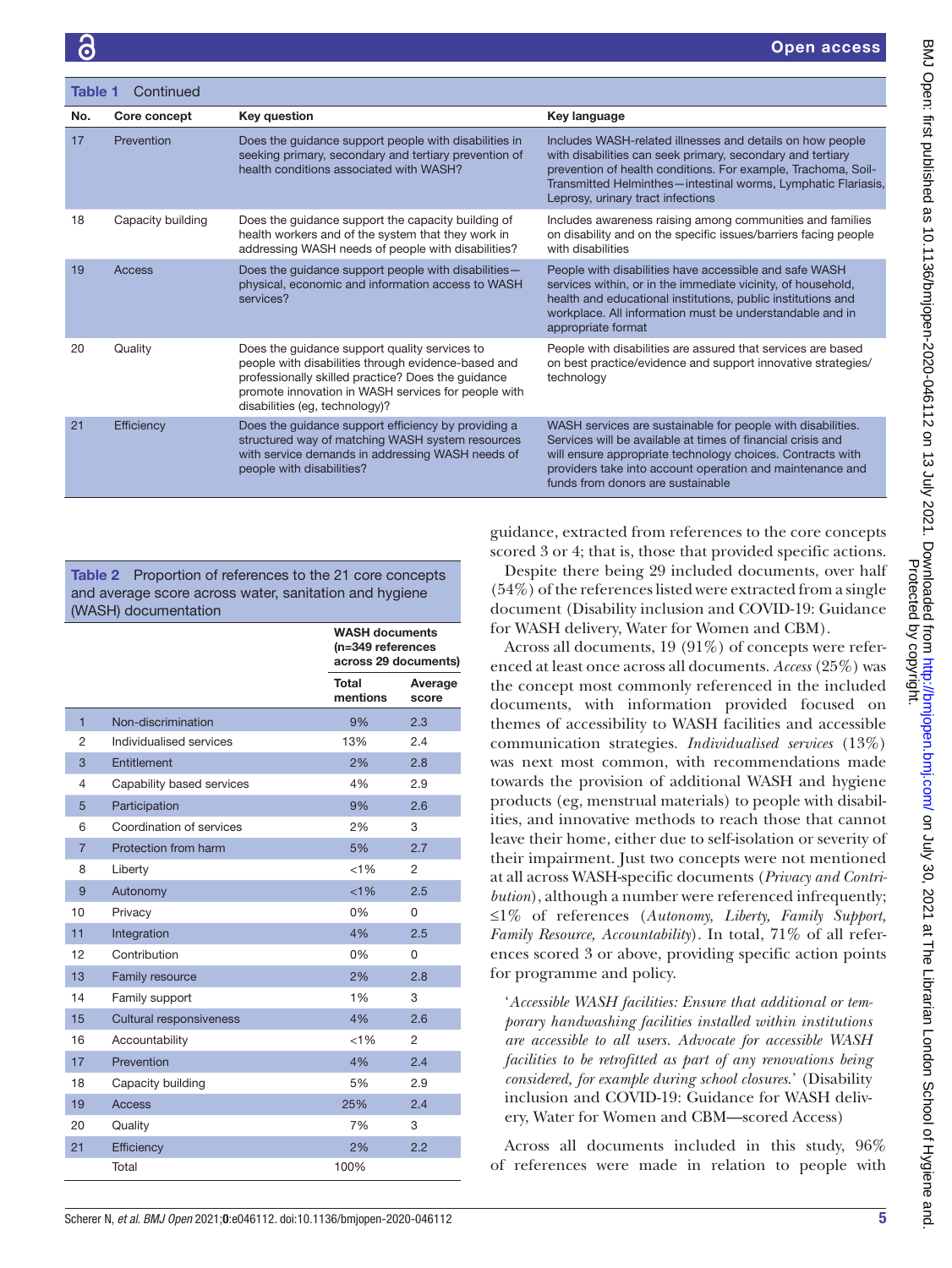Protected by copyright. BMJ Open: first published as 10.1136/bmjopen-2020-046112 on 13 July 2021. Downloaded from <http://bmjopen.bmj.com/> on July 30, 2021 at The Librarian London School of Hygiene and

BMJ Open: first published as 10.1136/bmjopen-2020-046112 on 13 July 2021. Downloaded from http://bmjopen.bmj.com/ on July 30, 2021 at The Librarian London School of Hygiene and.<br>Protected by copyright on the Protected by c

|     | concepts scored 3 or 4       |                                                                                                                                                                                                                                                                                                                                                                                                                                               |  |  |  |
|-----|------------------------------|-----------------------------------------------------------------------------------------------------------------------------------------------------------------------------------------------------------------------------------------------------------------------------------------------------------------------------------------------------------------------------------------------------------------------------------------------|--|--|--|
|     | Core concept                 | Key information provided                                                                                                                                                                                                                                                                                                                                                                                                                      |  |  |  |
| 1.  | Non-<br>discrimination       | Ensure hygiene promotion targets everyone in the community, regardless of gender, disability, and so on.                                                                                                                                                                                                                                                                                                                                      |  |  |  |
| 2.  | Individualised<br>services   | Provide households with additional hygiene products and specific items (eg, menstrual hygiene materials<br>and incontinence products)<br>Households with a member with a disability may need more water to maintain good levels of hygiene<br>and personal care<br>• Consider alternative ways of reaching people with disabilities who cannot leave their home (eg, contact<br>their caregivers and family members)                          |  |  |  |
| 3.  | Entitlement                  | • Subsidise utilities or provide cash transfers to vulnerable households                                                                                                                                                                                                                                                                                                                                                                      |  |  |  |
| 4.  | Capability-based<br>services | Consult with Organisations of People with Disabilities in programme and service provision<br>$\bullet$<br>Promote representation of people with disabilities on WASH committees                                                                                                                                                                                                                                                               |  |  |  |
| 5.  | Participation                | Engage people with disabilities in programme planning, implementation, monitoring and evaluation<br>$\bullet$<br>Consult Organisations of People with Disabilities in WASH programme and service provision<br>$\bullet$                                                                                                                                                                                                                       |  |  |  |
| 6.  | Coordination of<br>services  | Develop partnerships with local private actors, government and NGOs to secure WASH services and<br>$\bullet$<br>supplies for people with disabilities<br>• Civil society organisations can help governments identify people with disabilities and the appropriate<br>support needed                                                                                                                                                           |  |  |  |
| 7.  | Protection from<br>harm      | Ensure privacy during personal care<br>• Address safety and risk of violence against people with disabilities when using WASH facilities, including<br>a focus on gender-based violence                                                                                                                                                                                                                                                       |  |  |  |
| 8.  | Liberty                      | N/A                                                                                                                                                                                                                                                                                                                                                                                                                                           |  |  |  |
| 9.  | Autonomy                     | • Support must empower people with disabilities to be active participants in WASH decision-making                                                                                                                                                                                                                                                                                                                                             |  |  |  |
| 10. | Privacy                      | N/A                                                                                                                                                                                                                                                                                                                                                                                                                                           |  |  |  |
| 11. | Integration                  | • Advocate for a more inclusive WASH response                                                                                                                                                                                                                                                                                                                                                                                                 |  |  |  |
| 12. | Contribution                 | N/A                                                                                                                                                                                                                                                                                                                                                                                                                                           |  |  |  |
| 13. | Family resource              | Recognise the role of family members during this pandemic and support them to assist people with<br>$\bullet$<br>disabilities in accessing WASH                                                                                                                                                                                                                                                                                               |  |  |  |
| 14. | Family support               | Provide information and support to informal family caregivers on effective WASH behaviours in the home                                                                                                                                                                                                                                                                                                                                        |  |  |  |
| 15. | Cultural<br>responsiveness   | Respond to the diverse needs of people with different impairments; people with disabilities are not a<br>homogenous group                                                                                                                                                                                                                                                                                                                     |  |  |  |
| 16. | Accountability               | Develop safe and responsive and responsive feedback/complaints mechanisms                                                                                                                                                                                                                                                                                                                                                                     |  |  |  |
| 17. | Prevention                   | Assistive devices should be cleaned regularly to prevent COVID-19 transmission<br>Ensure continued care of pre-existing conditions by health services and provide services to prevent of<br>$\bullet$<br>other infections (eg, immunisation services, psychosocial support, nutrition)                                                                                                                                                        |  |  |  |
| 18. | Capacity building $\bullet$  | Provide training and guidance to households on how to support people with disabilities in using WASH<br>facilities and adopting hygiene behaviours<br>• Promote disability awareness among staff in healthcare and WASH services, including appropriate<br>communication                                                                                                                                                                      |  |  |  |
| 19. | Access                       | Provide accessible WASH facilities (eg, handwashing and bathing)<br>$\bullet$<br>Communication strategies must be adapted and accessible to people with varying impairments<br>$\bullet$<br>Maintain accessibility of WASH facilities across schools, healthcare, community settings, and so on.<br>Where appropriate, use innovative technology to increase WASH access, but ensure this is accessible                                       |  |  |  |
| 20. | Quality                      | Conduct rapid reviews of WASH barriers and challenges faced by people with disabilities and their<br>$\bullet$<br>caregivers<br>Conduct accessibility audits with people who have a disability<br>Be evidence driven and evaluate effectiveness and acceptability of initiatives for people with disabilities<br>Adapt WASH assessment and monitoring tools to collect information on the needs of people with<br>disabilities and caregivers |  |  |  |
| 21. | Efficiency                   | Ensure budget allocation for disability training, programme and policy activities in WASH activities<br>$\bullet$<br>Advocate with governments for disability-inclusive WASH to be included in national policies                                                                                                                                                                                                                              |  |  |  |

<span id="page-5-0"></span>Table 3 Key information provided in water, sanitation and hygiene (WASH) documents, extracted from references to the core

NGO, non-governmental organisation.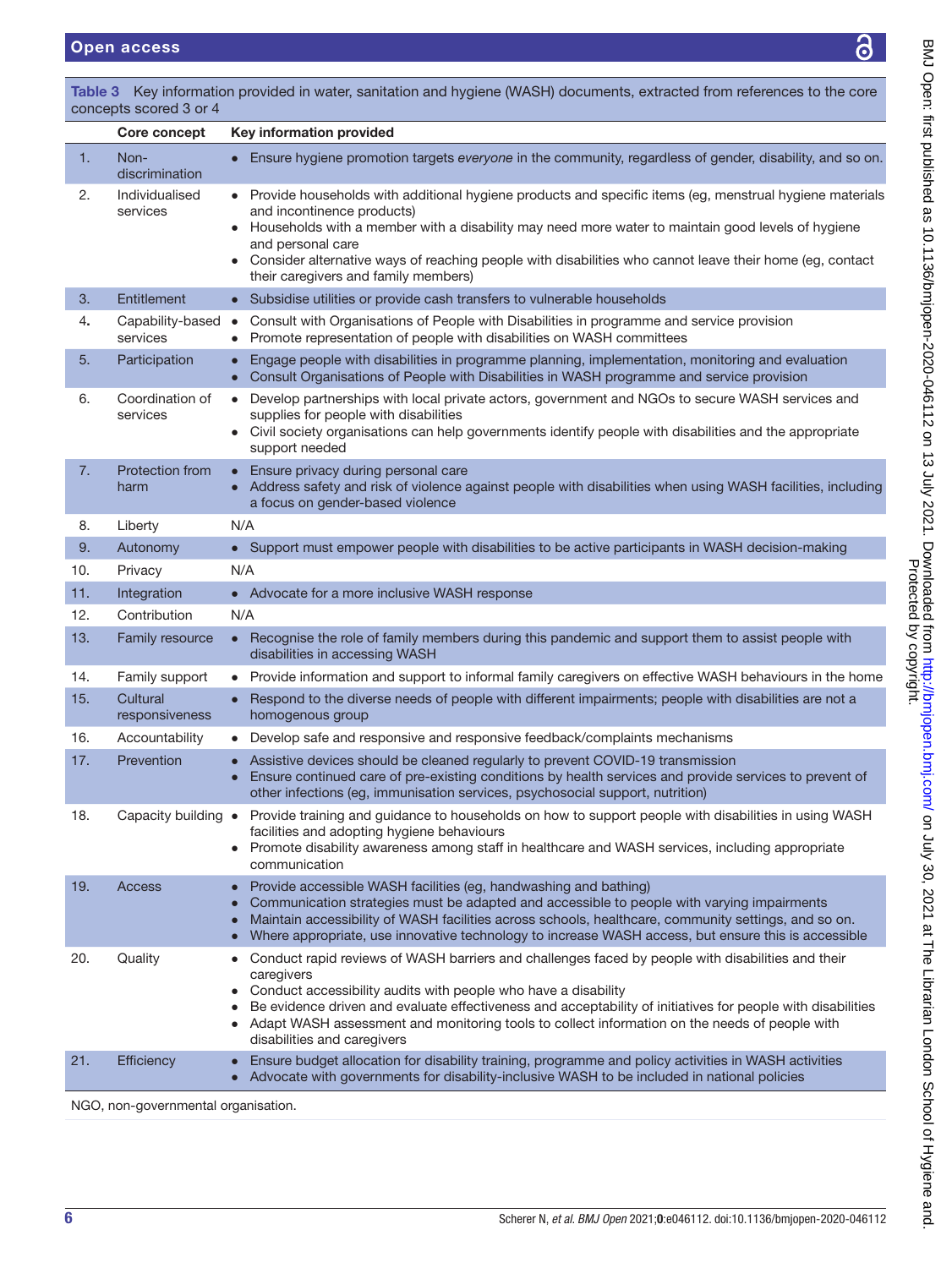disabilities as a broad group. 2% specifically mention adults and children with disabilities as individual groups, 1% focused on adults with disabilities only, and 1% on children with disabilities.

## **DISCUSSION**

This study aimed to examine the communication of core concepts of human rights for people with disabilities in international guidance on WASH during the COVID-19 pandemic.

Despite widespread calls for a disability inclusive COVID-19 response, one-third of the COVID-19 WASH guidance documents reviewed did not refer to any core concept in relation to the rights and needs of people with disabilities.<sup>[3](#page-8-2)</sup> And as noted, the majority of information was extracted from a single guidance document from Water for Women and CBM. This is unacceptable given the rights of people with disabilities to WASH, the central importance of WASH in preventing transmission of COVID-19, and the additional risk of severe outcomes among this population.

When information is included, *Access* for people with disabilities is the major focus of the guidance documentation. *Access* has been a priority in disability inclusion advocacy over the past decade, and it is the most commonly referenced concept in the UNCRPD.<sup>27</sup> <sup>29</sup> Promoting access is vital for a disability inclusive WASH response, but guidance must also address aspects that contribute to this, whether that be the affordability of services or capacity building for service providers, who may need training to adapt and deliver accessible WASH facilities. Entitlement (and the affordability of services), for example, makes up just 2% of total references, despite people with disabilities being typically poorer than people without disabilities, and those who are poorer tending to have worse WASH access.<sup>[30 31](#page-9-0)</sup> COVID-19 has reduced employment opportunities and put strain on household finances, which may create further barriers to WASH services and may make it more difficult to buy necessary hygiene products, such as soap, menstrual materials and incontinence products. This is an example of an important consideration not reflected in international guidance.

The included guidance documentation makes relatively common reference to *Participation*, and the inclusion of people with disabilities and organisations of persons with disabilities (OPDs) in the planning and implementation of WASH initiatives. Too often people with disabilities are seen as passive beneficiaries of support initiatives, and it is encouraging to see guidance advocate for their inclusion as active and valued members of the planning cycle. $29$ Guidance must continue to outline actions that apply to the guiding principle 'Nothing About Us, Without Us', both during this pandemic and future crises.<sup>[32](#page-9-1)</sup>

Very few references are made to *Family Resource* in international guidance, despite policies on self-isolation, social distancing and shielding resulting in essential family caregiving responsibilities during this pandemic. Family

members need information on how best to support someone to carry out effective hygiene behaviours (preventing transmission of COVID-19 and maintaining health), that can continue with minimal involvement from health and social care service providers and staff. There is also very little mention of *Family Support*, despite increased caregiving duties for family members (especially women), who may feel stressed or overwhelmed by caregiving duties.<sup>33</sup> There needs to be recognition of the additional WASH-related tasks carried out by family caregivers, so readers of international guidance, whether it be government or local community providers, can understand and address the issue.

Although referenced at points, *Protection from Harm* is typically neglected across the guidance, despite a growing body of evidence on violence experienced by people with disabilities when accessing WASH, and evidence that people with disabilities are vulnerable to, and indeed scared of violence during the pandemic.<sup>[11 13 14 34](#page-8-8)</sup> Safety and security across all aspects of life is a fundamental human right in the Sustainable Development Goals and the UNCRPD, and with particular risks associated with accessing and using WASH facilities, it is an area that requires further focus in international guidance during this pandemic. Examples of good practice to recommend in guidance include the practitioner's toolkit on safe and accessible WASH services, developed by the Sanitation and Hygiene Applied Research for Equity (SHARE) consortium.

Many of the gaps in the included guidance are consistent with barriers to WASH experience by people with disabilities. For example, information on family care and support is scarce, despite evidence from numerous settings (such as Malawi and Vanuatu) demonstrating the reliance of many people with disabilities on informal caregivers when accessing WASH, and a major barrier to that access being the limited knowledge and competence on WASH practices among carers.<sup>17 36</sup> Rather than these barriers being addressed in guidance, as needed, they are often ignored, further entrenching these barriers for people with disabilities. These barriers are well known; the World Report on Disability and the UNCRPD outline these explicitly, and to see some of these reflected as gaps in information is concerning, especially when coming from multilateral organisations, that governments and service providers often look to for guidance. $4^{24}$  As seen in the UK, people with disabilities feel that the government have forgotten them in the COVID-19 response, and limited information on disability-inclusive WASH from multilateral organisations will further exacerbate this exclusion.<sup>10</sup>

In general, the key information emerging from the core concept references [\(table](#page-5-0) 3) are relevant at all times, not just during this COVID-19 pandemic. Very little of the information provided in guidance documentation is specific to the COVID-19 pandemic. Calls to conduct accessibility audits of WASH facilities or to promote disability inclusive WASH in healthcare services are not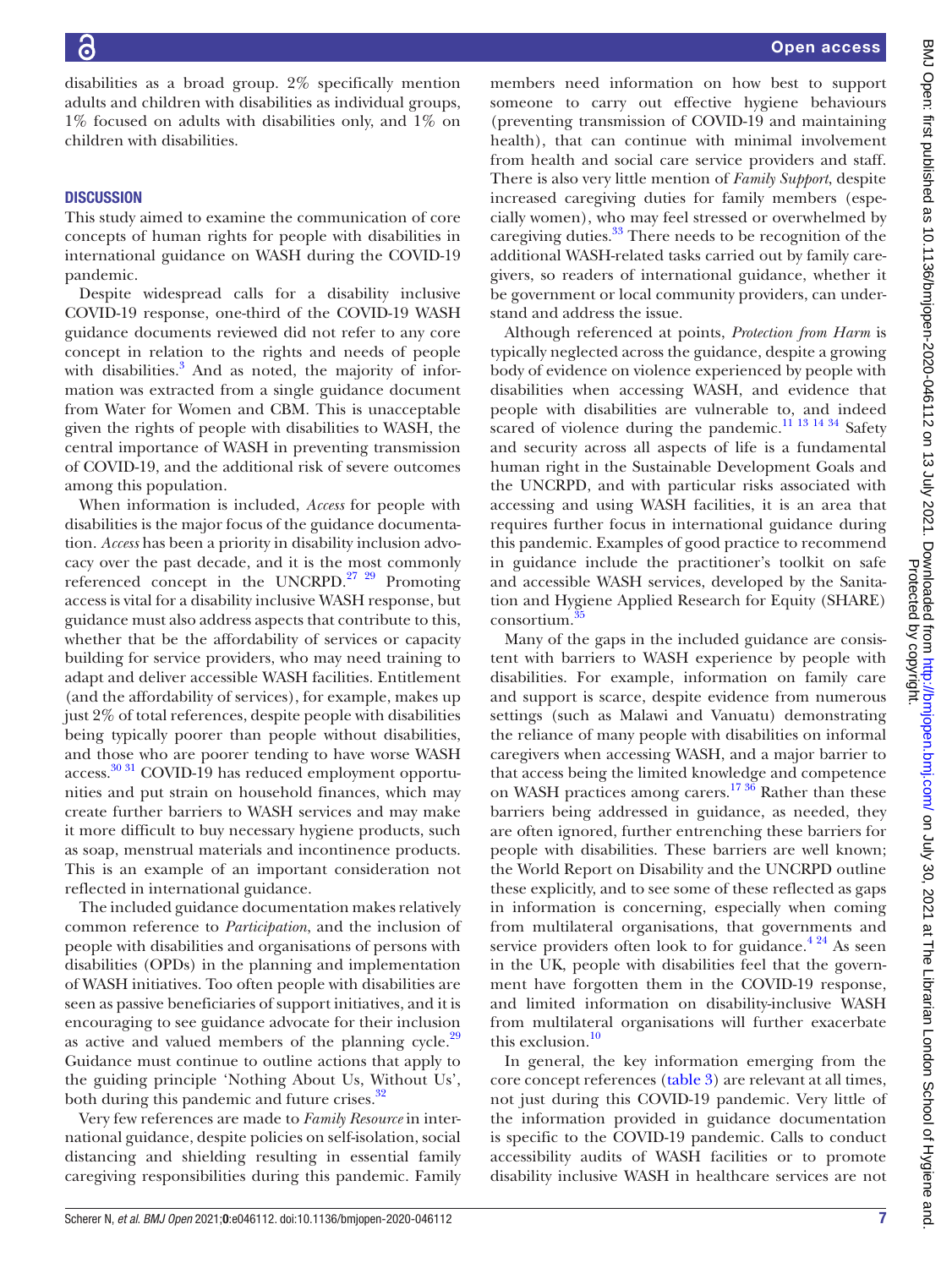unique to this situation. The majority of guidance should be being implemented anyway, in line with the Sustainable Development Goals' aim of 'leave no one behind' and the rights outlined in the UNCRPD.<sup>24 37</sup> COVID-19 exacerbates challenges and barriers already in existence, and principles applicable in regular times are certainly important to reiterate during the pandemic, but there is need for additional guidance, specific to this situation. COVID-19 also presents an opportunity for learning on disability-inclusive WASH, and experiences on innovative approaches can be carried forward into future mainstreaming activities.

Finally, it is interesting to observe the near complete focus of references to people with disabilities as a general group, with very few instances of specific information on child health and WASH needs. Children are an important group to consider in the WASH sector, with each element crucial for child survival, growth and development.<sup>38</sup> Although evidence indicates that children are less likely to contract COVID-19 or suffer severe illness, $39$  there still remains a need to provide targeted guidance for this group. Important issues to consider include WASH practices in schools, the dependency on family caregivers and specific hygiene issues (eg, menstrual health and hygiene in adolescent girls). With older adults most likely to have a disability, and with older populations at greatest risk of COVID-19, it is important that future guidance also include specific information for this group (just 1% of references in the included documents focused solely on the rights and needs of adults with disabilities). Older people are often the most marginalised in communities and are some of the hardest to reach groups.<sup>[40](#page-9-6)</sup> Supporting older people with disabilities requires individualised approaches, and this should be reflected with information in international guidance.

The analysis in this study has demonstrated the commitment of international guidance documents to core concepts of human rights for people with disabilities, with regards to WASH during the COVID-19 pandemic. That just one guidance document provides the majority of information on a disability-inclusive response demonstrates how little regard has been paid to people with disabilities during the COVID-19 pandemic.

Future research is needed across multiple settings to identify how this guidance has been adopted by national and local actors. This research must involve and support people with disabilities to discuss their experiences of WASH support during the pandemic, to enable mapping of guidance to practice. This includes investigation into the different experiences of women and men with disabilities. Including people with disabilities in future guideline development will ensure that the areas of importance to people with disabilities are recognised during any local, national or global crisis.

Recommendations on an inclusive COVID-19 WASH response can be found via the COVID-19 Hygiene Hub.<sup>[41](#page-9-7)</sup> BMJ Open: first published as 10.1136/bmjopen-2020-046112 on 13 July 2021. Downloaded from http://bmjopen.bmj.com/ on July 30, 2021 at The Librarian London School of Hygiene and<br>Protected by controllar protected by copyrigh BMJ Open: first published as 10.1136/bmjopen-2020-046112 on 13 July 2021. Downloaded from <http://bmjopen.bmj.com/> on July 30, 2021 at The Librarian London School of Hygiene and Protected by copyright.

This consortium have developed a 14-step evidence brief on how best to ensure an inclusive response, both during this and future crises. Guidance includes information on consultation with OPDs, providing accessible information, and cleaning assistive products. This guidance advocates meaningful inclusion, rather than shallow 'lipservice', and endeavours to have people with disabilities at the forefront of the decision-making process, to ensure a response that best meets their needs. To compliment this guidance, the Hygiene Hub have developed a 'COVID-19 Inclusive WASH Checklist', with which organisations can self-assess their response and areas for improvement.<sup>42</sup>

With us now over a year into the pandemic, we must acknowledge that many disability-inclusive efforts have fallen short, and the findings of this analysis come too late for a time-sensitive response. That said, it is important that guidance be updated to address the gaps identified, as the pandemic is far from over, especially in countries seeing slow vaccine distribution. It is also important that these findings stimulate improved WASH guidance during any future crises.

## **Limitations**

Our search strategy was not able to capture the incredible breadth of information and guidance being provided during this pandemic, with information from online webinars, and other such dissemination methods, not being captured. Given a global shift to online learning and working during the pandemic, there is likely a great amount of information through these means that has not been analysed.

In addition, the list of searched organisations is not exhaustive, especially for condition specific organisations. The list was discussed with the teams at WaterAid and the International Centre for Evidence in Disability to ensure that the key actors in the WASH and disability sectors were included, but there may be omissions.

EquiFrame is typically used to assess the inclusion of rights in national policies, rather than international guidance, but we believe that the framework presents a useful method to assess the inclusion of rights for people with disabilities in relation to WASH during the COVID-19 pandemic, given their overarching applicability to health for this group.

In interpretation of the data, it is important to acknowledge that many of the core concepts may have been mentioned in the included documents, without a specific focus for people with disabilities. Topics such as *Family Support* may well have been captured more broadly, under general, all-encompassing language, that applies to the entire population. Although these concepts should ideally be covered for people with disabilities specifically, there may be relevant information that is useful for governments and services providers in the international guidance documents, that has not been captured in this study.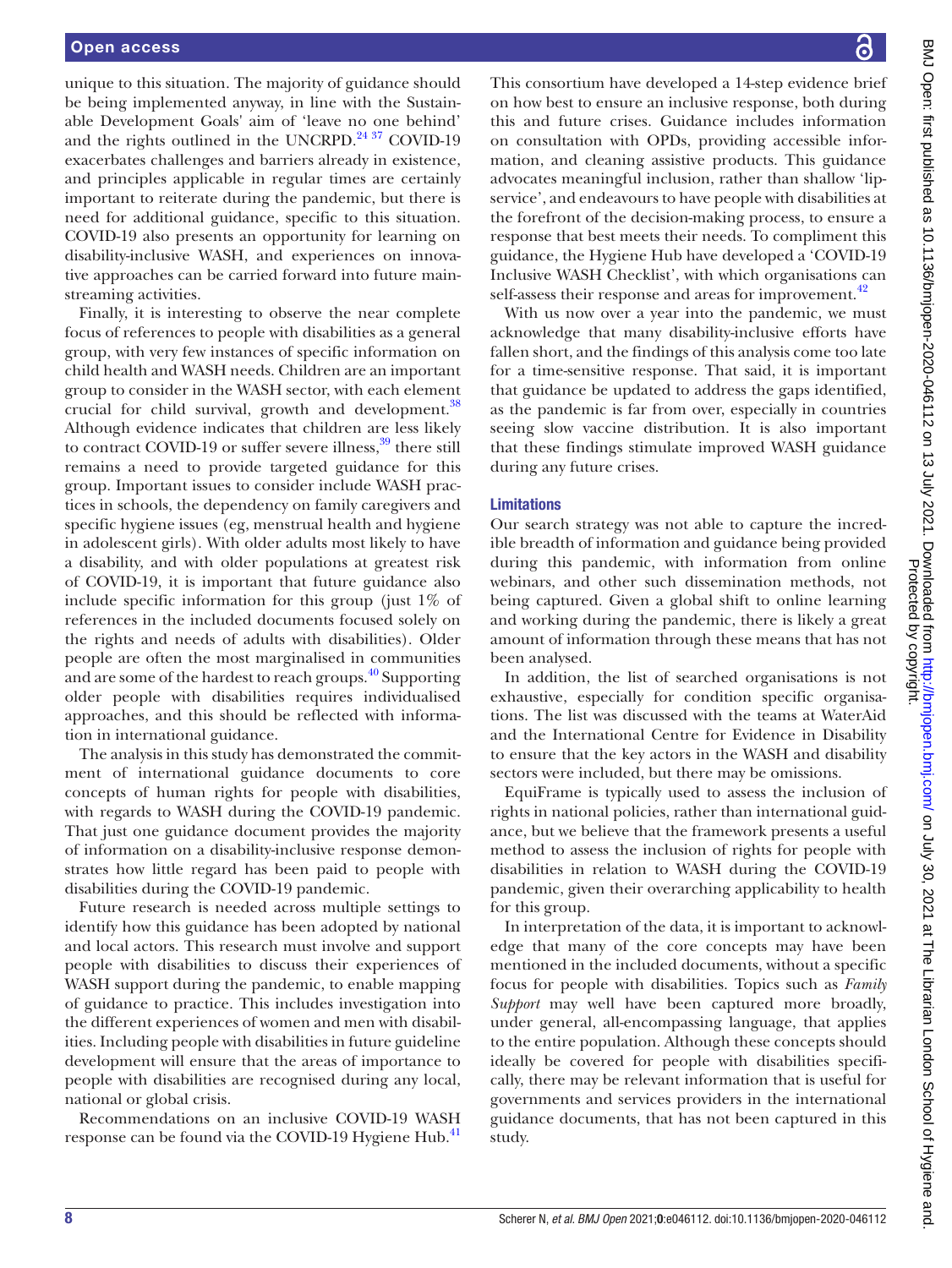# **CONCLUSION**

International guidance on disability inclusive WASH during the COVID-19 pandemic has focused largely on access to WASH services and facilities. With a myriad of other important considerations, such as caregiver support and affordability of services, it is important that guidance continue to be revised and updated to best support people with disabilities, both during the COVID-19 pandemic and during future crises. It must also be recognised that a disability-inclusive response to WASH is needed at all times, not just in times of emergency.

#### Twitter Chelsea Huggett [@Chelsea\\_Huggett](https://twitter.com/Chelsea_Huggett) and Jane Wilbur [@janewilbur](https://twitter.com/janewilbur)

Contributors NS was responsible for drafting the paper, conceptualising the study design, and conducting the data collection and analysis. JW provided supervision, and contributed to the study design, and data collection and analysis. IM supported the data analysis, interpretation and write-up. CH, PP and M-uR provided technical WASH expertise in study design and data analysis. All authors contributed to adapting the EquiFrame data collection tool to WASH and disability. All authors reviewed the final draft and provided comment to previous drafts.

Funding This study is funded by the Australian Government, Department of Foreign Affairs and Trade's Water for Women Fund, under the project Translating disability inclusive WASH policies into practice: lessons learned from Cambodia and Bangladesh

Disclaimer The views expressed in this publication are those of the authors and not necessarily those of the Commonwealth of Australia. The Commonwealth of Australia accepts no responsibility for any loss, damage or injury resulting from reliance on any of the information or views contained in this publication.

## Competing interests None declared

Patient consent for publication Not required.

Ethics approval Ethical approval was obtained from the London School of Hygiene & Tropical Medicine. Reference: 17679

Provenance and peer review Not commissioned; externally peer reviewed.

Data availability statement Data are available upon reasonable request. Scoring of each individual WASH document is available from the lead author on request.

Supplemental material This content has been supplied by the author(s). It has not been vetted by BMJ Publishing Group Limited (BMJ) and may not have been peer-reviewed. Any opinions or recommendations discussed are solely those of the author(s) and are not endorsed by BMJ. BMJ disclaims all liability and responsibility arising from any reliance placed on the content. Where the content includes any translated material, BMJ does not warrant the accuracy and reliability of the translations (including but not limited to local regulations, clinical guidelines, terminology, drug names and drug dosages), and is not responsible for any error and/or omissions arising from translation and adaptation or otherwise.

Open access This is an open access article distributed in accordance with the Creative Commons Attribution Non Commercial (CC BY-NC 4.0) license, which permits others to distribute, remix, adapt, build upon this work non-commercially, and license their derivative works on different terms, provided the original work is properly cited, appropriate credit is given, any changes made indicated, and the use is non-commercial. See: [http://creativecommons.org/licenses/by-nc/4.0/.](http://creativecommons.org/licenses/by-nc/4.0/)

#### ORCID iDs

Nathaniel Scherer<http://orcid.org/0000-0003-1846-8691> Islay Mactaggart<http://orcid.org/0000-0001-6287-0384> Jane Wilbur<http://orcid.org/0000-0002-5329-1337>

## **REFERENCES**

- <span id="page-8-0"></span>1 Cucinotta D, Vanelli M. Who Declares COVID-19 a pandemic. *[Acta](http://dx.doi.org/10.23750/abm.v91i1.9397)  [Biomed](http://dx.doi.org/10.23750/abm.v91i1.9397)* 2020;91:157–60.
- <span id="page-8-1"></span>2 Johns Hopkins University and Medicine. Coronavirus resource center. Available:<https://coronavirus.jhu.edu/map.html>
- <span id="page-8-2"></span>3 . Policy brief: a Disability-Inclusive response to COVID-19. New York,United Nations; 2020.
- <span id="page-8-3"></span>4 . World report on disability. Geneva World Health Organization; 2011.
- <span id="page-8-11"></span>5 Armitage R, Nellums LB. The COVID-19 response must be disability inclusive. *[Lancet Public Health](http://dx.doi.org/10.1016/S2468-2667(20)30076-1)* 2020;5:e257.
- 6 World Health organization. *Disability and health* [https://www.who.int/](https://www.who.int/news-room/fact-sheets/detail/disability-and-health) [news-room/fact-sheets/detail/disability-and-health](https://www.who.int/news-room/fact-sheets/detail/disability-and-health)
- <span id="page-8-4"></span>7 Chatterji S, Byles J, Cutler D, *et al*. Health, functioning, and disability in older adults--present status and future implications. *[Lancet](http://dx.doi.org/10.1016/S0140-6736(14)61462-8)* 2015;385:563–75.
- <span id="page-8-5"></span>8 Kuper H, Heydt P. The missing billion: access to health services for 1 billion people with disabilities. *LSHTM* 2019.
- <span id="page-8-6"></span>9 Office for National Statistics. *Updated estimates of coronavirus (COVID-19) related deaths by disability status*. England: ONS, 2021.
- <span id="page-8-7"></span>10 Shakespeare T, Watson N, Brunner R. Disabled people in Britain and the impact of the COVID-19 pandemic. *Preprints* 2021 [https://www.](https://www.preprints.org/manuscript/202101.0563/v1) [preprints.org/manuscript/202101.0563/v1](https://www.preprints.org/manuscript/202101.0563/v1)
- <span id="page-8-8"></span>11 Hughes K, Bellis MA, Jones L, *et al*. Prevalence and risk of violence against adults with disabilities: a systematic review and metaanalysis of observational studies. *[Lancet](http://dx.doi.org/10.1016/S0140-6736(11)61851-5)* 2012;379:1621–9.
- 12 Campbell AM. An increasing risk of family violence during the Covid-19 pandemic: strengthening community collaborations to save lives. *[Forensic Science International: Reports](http://dx.doi.org/10.1016/j.fsir.2020.100089)* 2020;2:100089.
- 13 Lund EM. Interpersonal violence against people with disabilities: additional concerns and considerations in the COVID-19 pandemic. *[Rehabil Psychol](http://dx.doi.org/10.1037/rep0000347)* 2020;65:199–205.
- <span id="page-8-9"></span>14 Emirie G, Iyasu A, Gezahegne K. Experiences of vulnerable urban youth under covid-19: the case of youth with disabilities. *London: Gender and Adolescence: Global Evidence* 2020 [https://www.gage.](https://www.gage.odi.org/publication/experiences-of-vulnerable-urban-youth-under-covid-19-the-case-of-youth-with-disabilities/) [odi.org/publication/experiences-of-vulnerable-urban-youth-under](https://www.gage.odi.org/publication/experiences-of-vulnerable-urban-youth-under-covid-19-the-case-of-youth-with-disabilities/)[covid-19-the-case-of-youth-with-disabilities/](https://www.gage.odi.org/publication/experiences-of-vulnerable-urban-youth-under-covid-19-the-case-of-youth-with-disabilities/)
- 15 Mactaggart I, Banks LM, Kuper H, *et al*. Livelihood opportunities amongst adults with and without disabilities in Cameroon and India: a case control study. *[PLoS One](http://dx.doi.org/10.1371/journal.pone.0194105)* 2018;13:e0194105.
- <span id="page-8-10"></span>16 Park SS. Caregivers' Mental Health and Somatic Symptoms During COVID-19. *[J Gerontology: Series B](http://dx.doi.org/10.1093/geronb/gbaa121)* 2021;76:e235–40.
- <span id="page-8-12"></span>17 White S, Kuper H, Itimu-Phiri A, *et al*. A qualitative study of barriers to accessing water, sanitation and hygiene for disabled people in Malawi. *[PLoS One](http://dx.doi.org/10.1371/journal.pone.0155043)* 2016;11:e0155043.
- <span id="page-8-13"></span>18 Vaitheswaran S, Lakshminarayanan M, Ramanujam V, *et al*. Experiences and needs of caregivers of persons with dementia in India during the COVID-19 Pandemic-A qualitative study. *[Am J](http://dx.doi.org/10.1016/j.jagp.2020.06.026)  [Geriatr Psychiatry](http://dx.doi.org/10.1016/j.jagp.2020.06.026)* 2020;28:1185–94.
- 19 Pavlopoulou G, Wood R, Papadopoulos C. *Impact of Covid-19 on the experiences of parents and family carers of autistic children and young people in the UK*. London: UCL Institute of Education, 2020.
- 20 Groce N, Bailey N, Lang R, *et al*. Water and sanitation issues for persons with disabilities in low- and middle-income countries: a literature review and discussion of implications for global health and international development. *[J Water Health](http://dx.doi.org/10.2166/wh.2011.198)* 2011;9:617–27.
- <span id="page-8-14"></span>21 Richard D, Kiani S. *Rapid review of disability and older age inclusion in humanitarian wash interventions*, 2019. [https://www.alnap.org/](https://www.alnap.org/help-library/rapid-review-of-disability-and-older-age-inclusion-in-wash) [help-library/rapid-review-of-disability-and-older-age-inclusion-in](https://www.alnap.org/help-library/rapid-review-of-disability-and-older-age-inclusion-in-wash)[wash](https://www.alnap.org/help-library/rapid-review-of-disability-and-older-age-inclusion-in-wash)
- <span id="page-8-15"></span>22 Sanitation and water for all. COVID-19 and wash. Available: [https://](https://sanitationandwaterforall.org/about/about-us/water-sanitation-hygiene/covid-19-and-wash) [sanitationandwaterforall.org/about/about-us/water-sanitation](https://sanitationandwaterforall.org/about/about-us/water-sanitation-hygiene/covid-19-and-wash)[hygiene/covid-19-and-wash](https://sanitationandwaterforall.org/about/about-us/water-sanitation-hygiene/covid-19-and-wash)
- <span id="page-8-16"></span>23 General assembly resolution 64/292, the human right to water and sanitation, A/RES/64/292. *United Nations General Assembly* 2010.
- <span id="page-8-21"></span>24 Office of the United nations high commissioner for human rights. *Convention on the Rights of Persons with Disabilities* 2008 [https://](https://www.ohchr.org/Documents/Publications/AdvocacyTool_en.pdf) [www.ohchr.org/Documents/Publications/AdvocacyTool\\_en.pdf](https://www.ohchr.org/Documents/Publications/AdvocacyTool_en.pdf)
- <span id="page-8-17"></span>25 Henderson C, Mannan H, Power J. Disability inclusive development good practices: level of commitment to core concepts of human rights. *[DCID](http://dx.doi.org/10.5463/dcid.v28i3.608)* 2017;28:32.
- 26 MacLachlan M, Amin M, Mannan H, *et al*. Inclusion and human rights in health policies: comparative and benchmarking analysis of 51 policies from Malawi, Sudan, South Africa and Namibia. *[PLoS One](http://dx.doi.org/10.1371/journal.pone.0035864)* 2012;7:e35864.
- <span id="page-8-18"></span>27 Mannan H, MacLachlan M, McVeigh J. Core concepts of human rights and inclusion of vulnerable groups in the United nations convention on the rights of persons with disabilities. *[Alter](http://dx.doi.org/10.1016/j.alter.2012.05.005)* 2012;6:159–77.
- <span id="page-8-19"></span>28 Scherer N, Mactaggart I, Huggett C, *et al*. The inclusion of rights of people with disabilities and women and girls in water, sanitation, and hygiene policy documents and programs of Bangladesh and Cambodia: content analysis using EquiFrame. *[Int J Environ Res](http://dx.doi.org/10.3390/ijerph18105087)  [Public Health](http://dx.doi.org/10.3390/ijerph18105087)* 2021;18. doi:10.3390/ijerph18105087. [Epub ahead of print: 11 05 2021].
- <span id="page-8-20"></span>29 Enfield S. K4D Helpdesk report. Brighton, UK Institute of Development Studies; 2018, Mainstreaming disability and making WASH programmes inclusive.